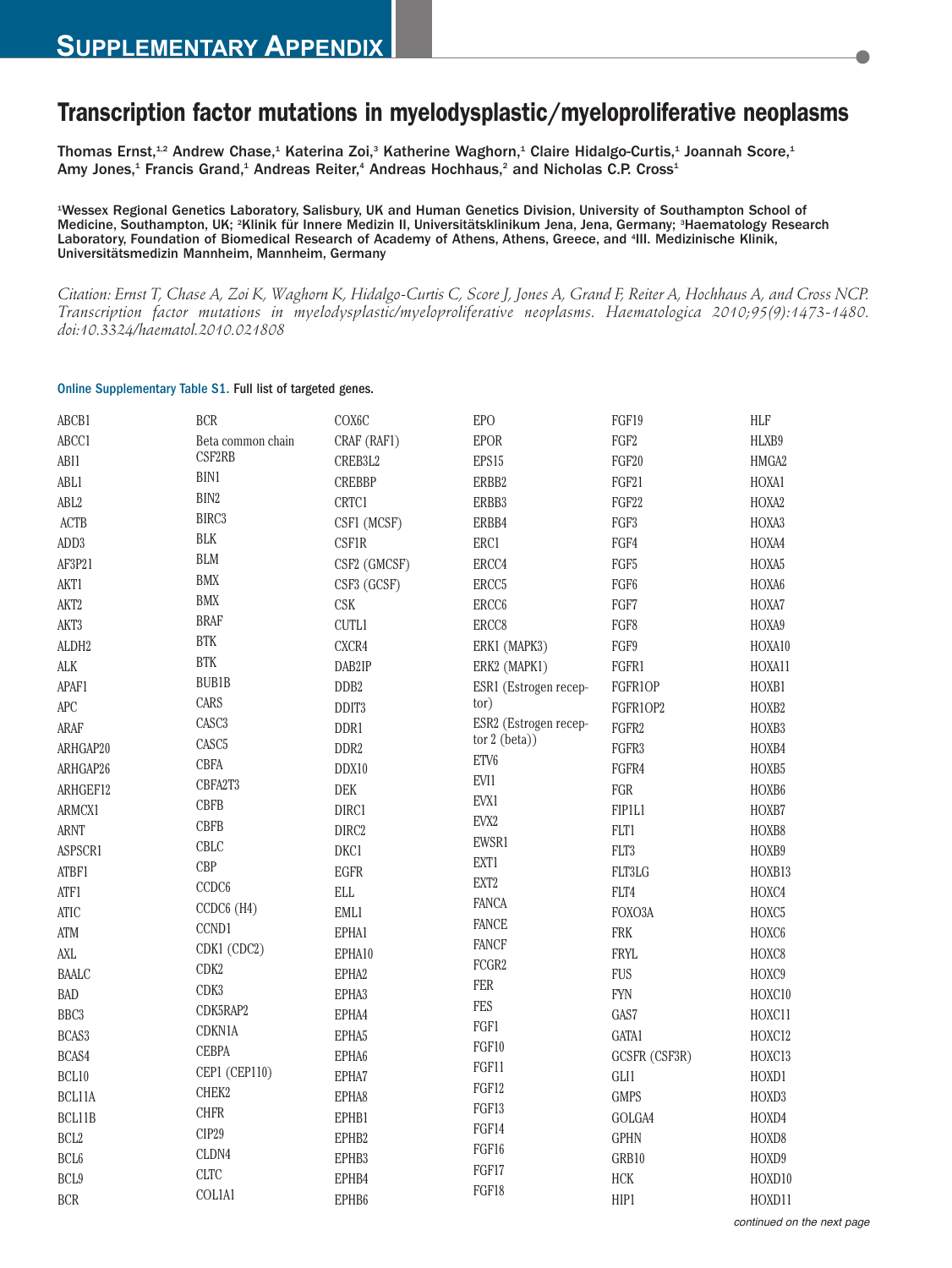| HOXD12                      | MARK4            | NFKB2            | PRCC             | SHH                   | TIE              |
|-----------------------------|------------------|------------------|------------------|-----------------------|------------------|
| HOXD13                      | <b>MATK</b>      | $\rm NIN$        | PRDM16 (MEL1)    | SMAD <sub>2</sub>     | TIF1             |
| <b>HRAS</b>                 | MDS1             | <b>NKX2-5</b>    | PRKAR1A          | SMAD4                 | TLX3             |
| HSPBAP1                     | MDS2             | <b>NONO</b>      | PRL              | SMARCB1               | TNF              |
| IGF1R                       | MEK1 (MAP2K1)    | NPM1             | PRLR             | SNAI2                 | TNK1             |
| IL3                         | MEK2 (MAP2K2)    | NR4A3            | PRRX2            | SOCS1                 | TNK2 (ACK1)      |
| $\rm IL5$                   | MEN1             | <b>NRAS</b>      | PRRX2            | SOCS2                 | TNNI3K           |
| IL5RA corrected             | <b>MERTK</b>     | NTRK1            | PTCH             | SOCS3                 | TOP1             |
| INPP5D (SHIP)               | <b>MET</b>       | NTRK2            | <b>PTEN</b>      | SOCS4                 | TP53BP1          |
| <b>INSR</b>                 | MKL1             | NTRK3            | <b>PTEN</b>      | SOCS5                 | TPM3             |
| <b>INSRR</b>                | MLF1             | NUMA1            | PTK2 (FAK)       | SOCS6                 | TPM4             |
| IRF4                        | MLL              | <b>NUP214</b>    | PTK2B            | SOCS7                 | <b>TPO</b>       |
| IRTA1                       | $\text{MLL}$     | NUP98            | PTK6 (BRK)       | SPA-1 (RAP1GA1)       | TPR              |
| <b>ITK</b>                  | MLLT1            | OLIG2            | PTK7             | SPECC1                | TRAF4            |
| JAK1                        | MLLT10           | <b>OTT</b>       | PTPN11 (SHP2)    | <b>SRC</b>            | TRIM37           |
| JAK2                        | MLLT11           | p16 (CDKN2A)     | RABEP1           | SRMS                  | TRIP11           |
| JAK3                        | MLLT2            | p27 (CDKN1B)     | RABEP2           | <b>SS18</b>           | TRIP11 (CEV14)   |
| JARID1A                     | MLLT3            | P300 (EP300)     | RANBP2           | SS18L1                | TSC1             |
| JMJD2C                      | MLLT4            | P53              | RAP1 (RAP1GDS1)  | STARD3                | TSC1             |
| <b>JUNB</b>                 | MLLT6            | PAX <sub>2</sub> | RAP1B            | STAT1                 | TSC <sub>2</sub> |
| JUND                        | MLLT7            | PAX <sub>5</sub> | RAP2A            | STAT2                 | TXK              |
| <b>KDR</b>                  | MN1              | PAX <sub>5</sub> | RARA             | STAT3                 | TYK2             |
| KIAA1509                    | MOZ (MYST3)      | PBX1             | RB1              | STAT4                 | TYRO3            |
| KIAA1618                    | MPL              | PCM1             | RBL <sub>2</sub> | STAT <sub>5a</sub>    | USP <sub>6</sub> |
| KIT                         | MRE11A           | PDGFB            | RBM15            | STAT6                 | VAV1             |
| <b>KITLG</b>                | MSH <sub>3</sub> | <b>PDGFRA</b>    | RDC1             | <b>STATb</b>          | WDR48            |
| KITLG (SCF)                 | MSI2             | <b>PDGFRB</b>    | <b>RECQL</b>     | STYK1 - correct (NOK) | WEE1             |
| <b>KRAS</b>                 | <b>MSN</b>       | PICALM           | RECQL4           | SUZ12                 | WFDC1            |
| LAF4                        | <b>MSN</b>       | PIK3C2A          | RECQL5           | SYK                   | WHSC1L1          |
| LASP1                       | MTCP1            | PIK3C2B          | REL              | SYNPO <sub>2</sub>    | WISP3            |
| ${ \mathop{ \textrm{LCK}}}$ | mTOR (FRAP1)     | PIK3C2G          | <b>RELA</b>      | TAF15                 | <b>WRN</b>       |
| LCP1                        | MUC1             | PIK3C3           | <b>RELB</b>      | TAL1 (SCL)            | WT1              |
| LHCGR                       | MUSK             | PIK3CA           | RET              | TAL <sub>2</sub>      | XPA              |
| LHFP                        | <b>MVP</b>       | PIK3CB           | <b>RHOH</b>      | TBX2                  | XRCC3            |
| LHX4                        | MXI1             | PIK3CD           | <b>RNF139</b>    | TCF12                 | YES1             |
| LMO2                        | <b>MYC</b>       | PIK3CG           | RON (MST1R)      | TCF3                  | ZAP70            |
| LPP                         | <b>MYEOV</b>     | PIK3R1           | ROR1             | <b>TCL1A</b>          | ZBTB16           |
| LTK                         | MYH11            | PIK3R2           | ROR <sub>2</sub> | <b>TCTA</b>           | ZMYM2            |
| $\text{LYN}$                | MYH9             | PIK4CA           | ROS1             | TEC                   | ZNF146           |
| MAD2L1                      | MYH9             | PIM1             | RYK              | TEK                   | <b>ZNF198</b>    |
| MAL                         | MYO18A           | PLAG1            | SDHD             | TFE3                  | ZNFN1A1          |
| MALT1                       | MYST3            | PLK1             | SERPINB5         | <b>TFEB</b>           |                  |
| MAML2                       | MYST4            | PML              | <b>SET</b>       | TFF1                  |                  |
| MAPK10                      | NDE1             | POLH             | SFPQ             | TFG                   |                  |
| MAPK8                       | NF1              | POU2AF1          | SH3GL1           | <b>TFPT</b>           |                  |
| MAPK9                       | NFKB1            | POU6F2           | <b>SHC</b>       | THBS2                 |                  |
|                             |                  |                  |                  |                       |                  |

continued from the previous page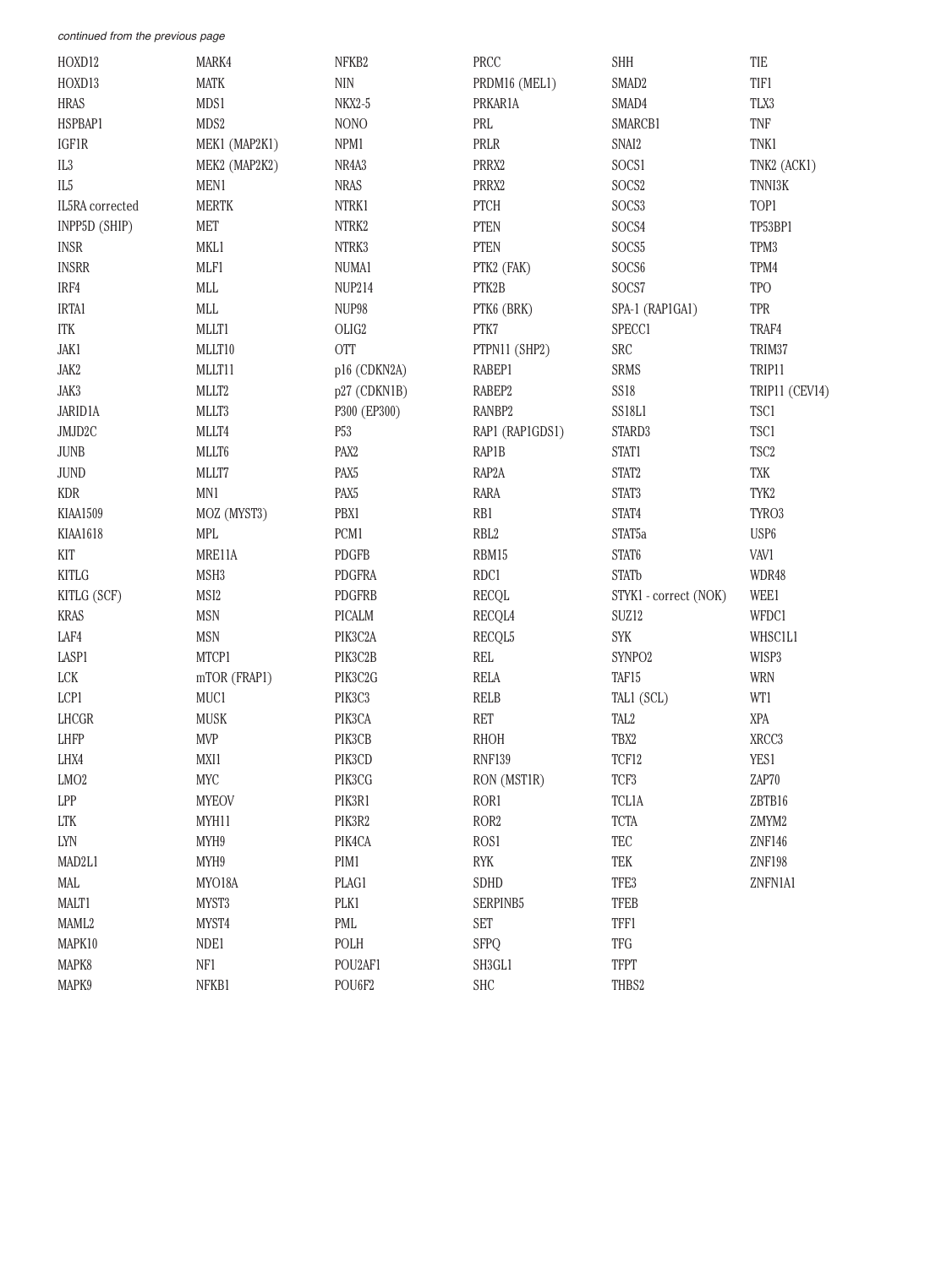## Online Supplementary Table S2. Other copy number variants.

| . .<br><b>Chromosome</b> | <b>Band</b>      | Gene                      | <b>CNV start</b><br>position | <b>CNV</b> end<br>position | <b>CNV size</b><br>(kb) | N. of<br><b>probes</b> | Gain<br>N. of patients | $(\%)$      | <b>Loss</b><br>N. of patients | $(\%)$      |
|--------------------------|------------------|---------------------------|------------------------------|----------------------------|-------------------------|------------------------|------------------------|-------------|-------------------------------|-------------|
| 3                        | 3q21.1<br>3q27.3 | DIRC <sub>2</sub><br>BCL6 | 123996182<br>188940096       | 123997442<br>188943128     | 1.3<br>3.0              |                        | 20<br>3                | (29)<br>(4) |                               | (13)<br>(3) |
| 5                        | 5q35.1<br>5q35.2 | TLX3<br>$NKX2-5$          | 170670472<br>172591715       | 170671721<br>172596764     | 1.2<br>5.0              | 13                     | 10<br>4                | (15)<br>(6) | $\overline{a}$                | (7)<br>(3)  |
| 6                        | 6p21.31<br>6q27  | <b>CDKN1A</b><br>RNASET2  | 36755314<br>167329121        | 36756524<br>167336463      | 1.2<br>7.3              | 3<br>4                 | 20<br>3                | (29)<br>(4) |                               | (7)<br>(1)  |
| $\overline{7}$           | 7q36.3           | <b>SHH</b>                | 155099014                    | 155099834                  | 0.8                     | $\mathfrak{h}$         | 11                     | (16)        | 8                             | (12)        |
| 10                       | 10q24.32         | FGF8                      | 103524618                    | 103524714                  | 0.1                     | 6                      | 3                      | (4)         |                               | (1)         |
| 15                       | 15q21.3          | TCF12                     | 55131713                     | 55149948                   | 18.2                    | 3                      | $\overline{2}$         | (3)         | 4                             | (6)         |
| 16                       | 16p11.2          | <b>FUS</b>                | 31103670                     | 31104246                   | 0.6                     | 4                      | 16                     | (24)        | 12                            | (18)        |
| 17                       | 17q21.33         | COLIAI                    | 45616227                     | 45617118                   | 0.9                     | $6 \overline{6}$       |                        | (1)         |                               | (1)         |
|                          | 17q25.2          | SEPT9                     | 72827759                     | 72827882                   | 0.1                     | 3                      | 20                     | (29)        | 14                            | (21)        |
| 19                       | 19p13.11         | <b>CRTC1</b>              | 18749730                     | 18750212                   | 0.5                     |                        | 14                     | (21)        | 13                            | (19)        |

*Genomic positions according to NCBI build 35 (hg17).CNV: copy number variation.*